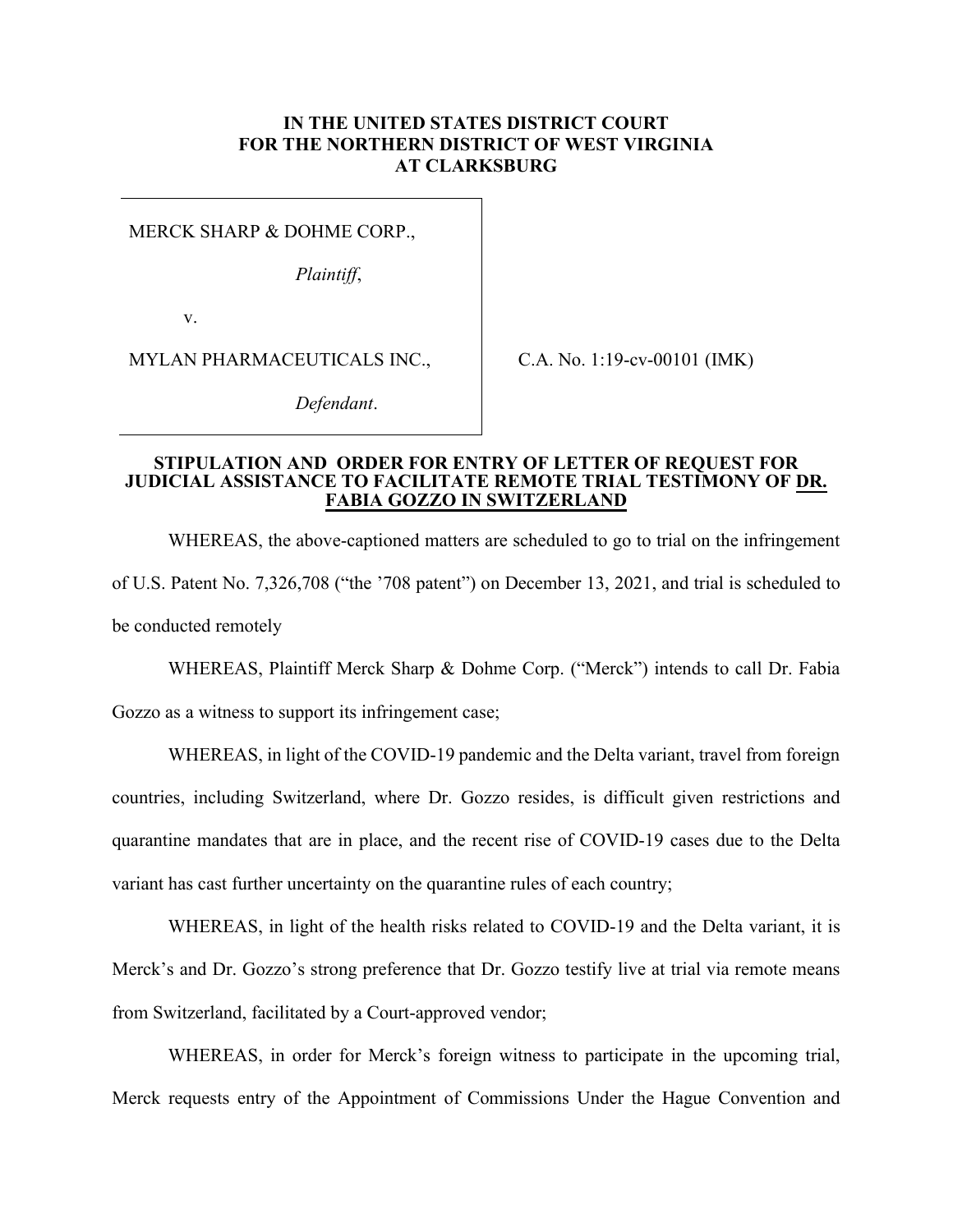Request for Judicial Assistance – Permission of Taking Evidence By A Commissioner Under Article 17 Hague Convention 1970 to the High Court of the Canton of Zurich, Court Administration, International Judicial Assistance, for the Request for Judicial Assistance in Civil Matters with Copy to the Federal Office of justice (FOJ), Central Authority for the Request for Judicial Assistance in Civil and Commercial Matters (the "Appointment of Commissions"), attached hereto as **Exhibit A**; and

WHEREAS, Defendants do not oppose Merck's request;

NOW, THEREFORE, IT IS HEREBY STIPULATED AND AGREED, by the parties, and subject to the approval of the Court, that the Court shall execute and issue the attached Appointment of Commissions to facilitate testimony of a witness located in Switzerland for trial.

Dated: September XX, 2021

Respectfully submitted,

CAREY, DOUGLAS, KESSLER & RUBY, PLLC

*/s/ Steven R. Ruby*  Steven R. Ruby (WVSB #10752) 901 Chase Tower, 707 Virginia Street, East P.O. Box 913 Charleston, WV 25323 Telephone: (304) 345-1234 Facsimile: (304) 342-1105 sruby@cdkrlaw.com

OF COUNSEL:

Bruce R. Genderson (*admitted PHV*) Jessamyn S. Berniker (*admitted PHV*) Stanley E. Fisher (*admitted PHV*) Alexander S. Zolan (*admitted PHV*) Elise Baumgarten (*admitted PHV*)

STEPTOE & JOHNSON, PLLC

*/s/ Gordon H. Copland*  Gordon H. Copland (WV Bar #828) William J. O'Brien (WV Bar #10549) Steptoe & Johnson, PLLC 400 White Oaks Blvd. Bridgeport, WV 26330 (304) 933-8000 gordon.copland@steptoe-johnson.com william.obrien@steptoe-johnson.com

OF COUNSEL:

Deepro R. Mukerjee (*admitted PHV*) Lance A. Soderstrom (*admitted PHV*) KATTEN MUCHIN ROSENMAN 575 Madison Avenue New York, NY 10022